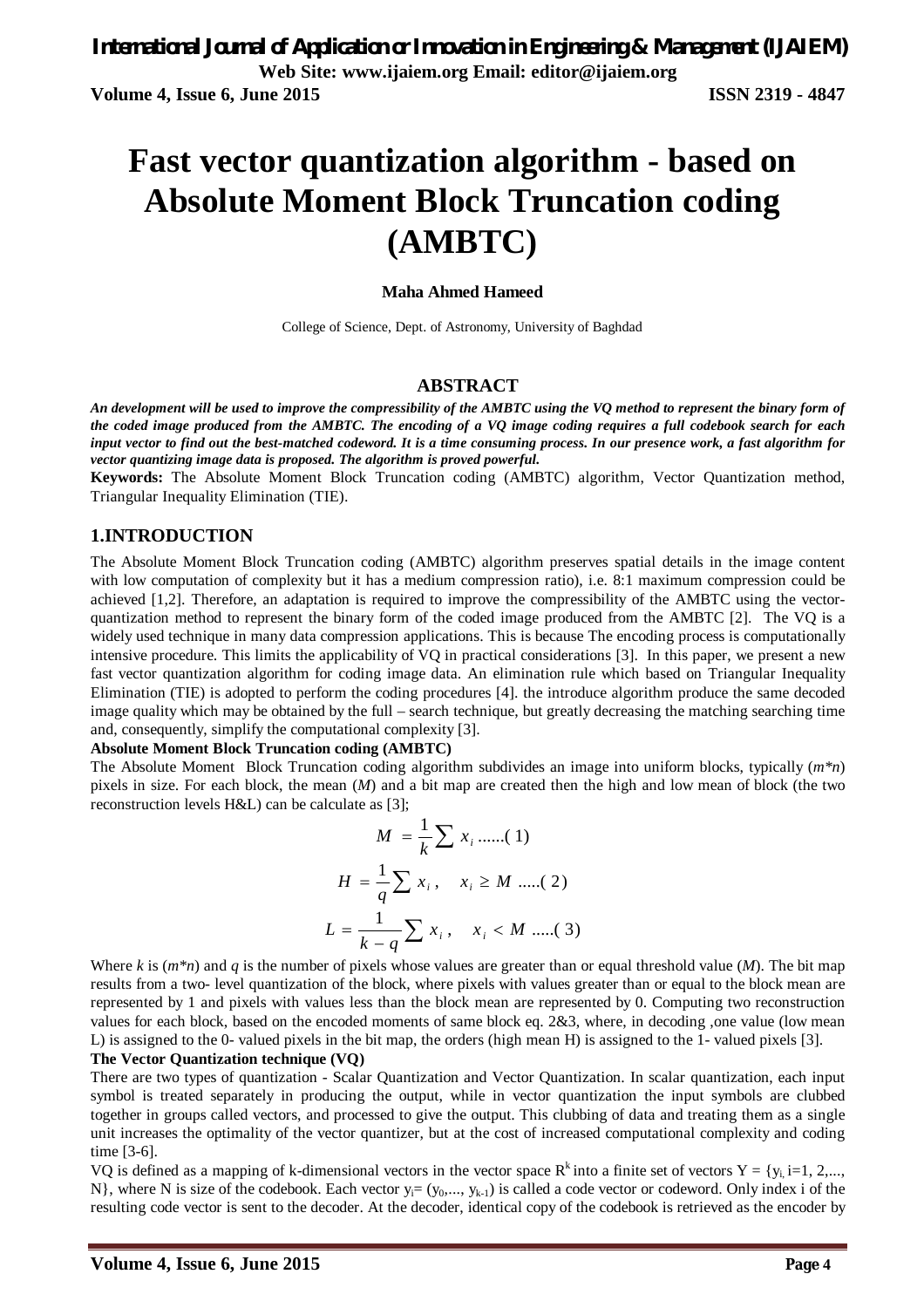# *International Journal of Application or Innovation in Engineering & Management (IJAIEM)* **Web Site: www.ijaiem.org Email: editor@ijaiem.org Volume 4, Issue 6, June 2015 ISSN 2319 - 4847**

a simple table-lookup operation, see Figure 1. The encoder assigns each input vector  $\mathbf{x} = (x_0, ..., x_{k-1})$  in the vector space  $\mathbb{R}^k$ , then input vector is compared with all the code words in the codebook to find the best match in terms of the chosen cost function, (i.e. The representative codeword is determined to be the closest in Euclidean distance from the input vector [2]). The Euclidean distance is defined by:

$$
d(x, y_i) = \sqrt{\sum_{j=1}^{k} (x_j - y_{ij})^2} \, \text{---} \, (4)
$$

Where  $x_j$  is the *j*th component of the input vector, and  $y_i$  is the *j*th component of the codeword  $y_i$ .



**Figure 1:** The Encoder and decoder in a vector quantize technique. Given an input vector, the closest codeword is found and the index of the codeword is sent through the channel. The decoder receives the index of the codeword, and outputs the codeword.

A major advantage of VQ is that hardware of the decoder is very simple. However the encoding process is, in fact, computationally intensive procedure and, therefore, limits the applicability of the VQ compression method [3,4]. The method proposed in this paper enables a sensible decrease of coding time with little deterioration of performance; also, it can be used to improve coding efficiency even further.

#### **Triangle Inequality Theorem (TIE)**

Triangle Inequality Theorem states that "the addition of the lengths of any two sides of a triangle is always greater than the length of the third side" [4,6], see fig. 2.



**Figure 2:** Illustration of the Triangle Inequality Theorem,  $a1+a2 > a3$ ,  $a1+a3 > a2$ ,  $a2+a3 > a1$ .

In this paper, the elimination rule based on Triangular Inequality criteria very efficient, it can described as follows; Let  $Dis_{(x, c i)}$  be squared error distortion between the input vector x and the code vector c<sub>i</sub>, if the  $Dis_{(c1, c2)} > 4Dis_{(x, c1)}$ , (where  $Dis<sub>(x,1,x<sup>2</sup>)</sub>$  represents the distortion of matching the code word C<sub>1</sub> with C<sub>2</sub> but Dis<sub>(x,c1)</sub> represents the distortion of matching the encoding vector x with the code word  $C_1$ ), then eliminate the computation of the distortion of matching the encoding vector x with the code word  $C_2$  (i.e. Dis<sub>(x,c2)</sub>), this process leads to greatly decreasing the matching searching time, consequently simplify the computational complexity with fast in codebook searching.

#### **Fast VQ algorithm**

A fast VQ algorithm can be obtained by using the elimination rule, based on triangular inequality elimination (TIE) method [4]. The procedure is as follows.

**Step1.** Initialization, calculate the distortion  $D_{ij}$  of matching the code word  $C_i$  with  $C_j$ , where  $(i=1, ..., N-1, j=i+1...N)$ , and N is the number of the code-word in the code-book (codebook size), see fig 3.

**Step2**. calculate the distortion of matching the input vector x with the first code word in the codebook  $C_1$  let  $D_{(x,c1)}$  or  $D_{x1}$  is the distortion between the encoding vector x and the code- word  $C_1$ , set i=1 and j=2

**Step3**. if  $D_{Lj} > 4D_{x1}$ , then eliminate the computation of  $D_{xj}$ , (j) should be incremented by one (i.e. j=j+1), and repeat the process of step 3 again. Otherwise, continue.

**Step4**. If  $i>N$  then give the input vector x a label (i).

**<u>Step5</u>**. Calculate the distortion of matching the x with the (j) code word (i.e  $D_{xi}$ ).

If  $D_{xj} < D_{x1}$  then  $D_{x1} = D_{xj}$ ,  $i=j,j=j+1$ , and go to steep3.

**Step6.** Take the next input vector x to code it, and go to step 2. This method will be very efficient if we can initially find a code word, which has small distortion to the encoding vector. This is because many distortion computations (step5) can therefore be eliminated.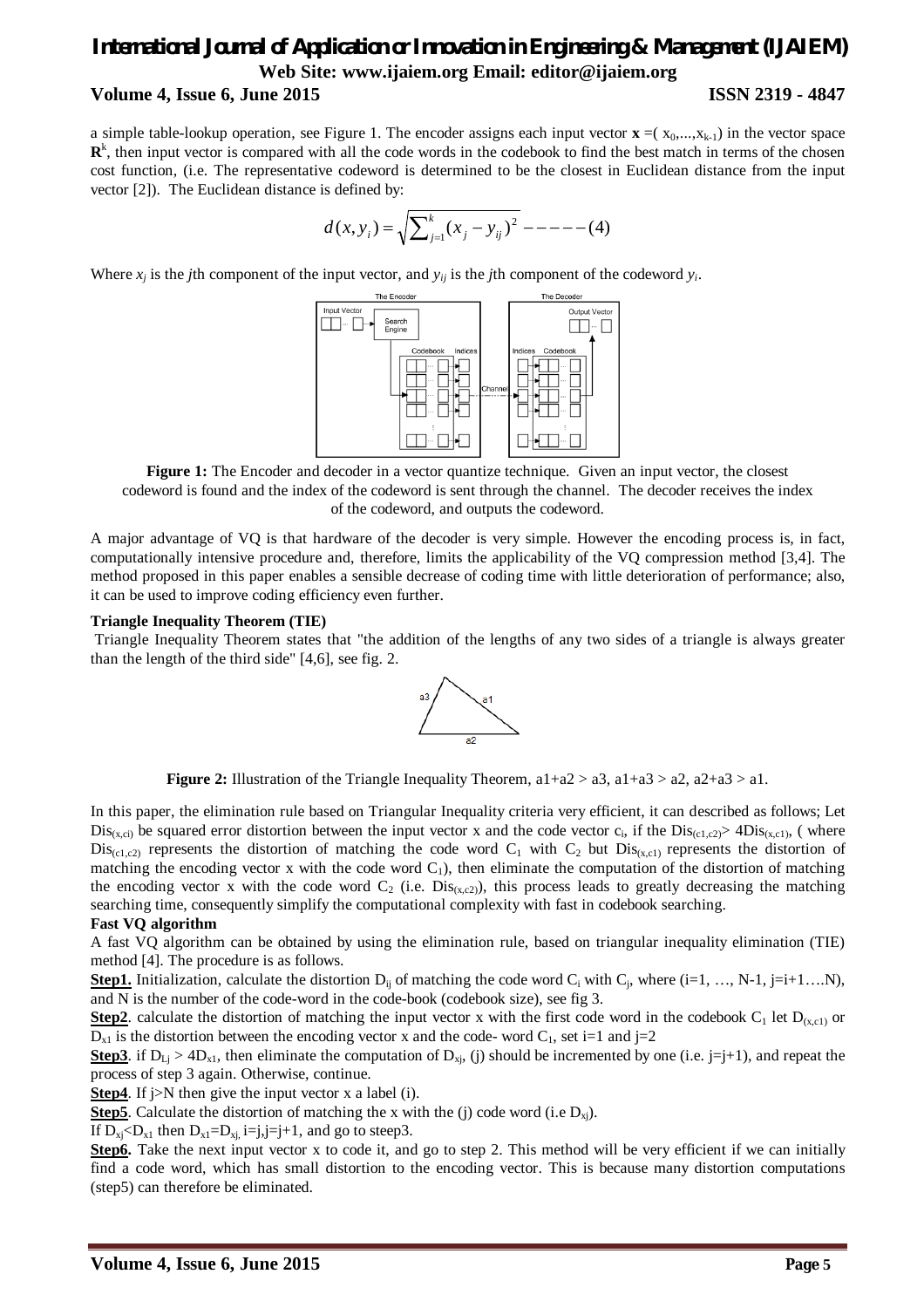# *International Journal of Application or Innovation in Engineering & Management (IJAIEM)* **Web Site: www.ijaiem.org Email: editor@ijaiem.org Volume 4, Issue 6, June 2015 ISSN 2319 - 4847**



**a)**



**Figure 3:** Demonstration of the TIE method (a) Proposed Fast Vector Quantization method, when codebook size = 6 code word. (b) Flowchart of proposed Fast VQ algorithm.

# **2.EXPERIMENTAL**

The efficiency of the proposed fast encoding algorithm for adaptive Absolute Moment Block Truncation coding algorithm using Vector Quantization method is examined by simulation. The image is first divided into 4\*4 sub images. The AMBTC is implemented, where for each block, high and low mean of block( the two reconstruction levels H&L) and bit plan are determined. A binary codebook containing 256 code words is then generated from these vectors using the well-known LBG algorithm.